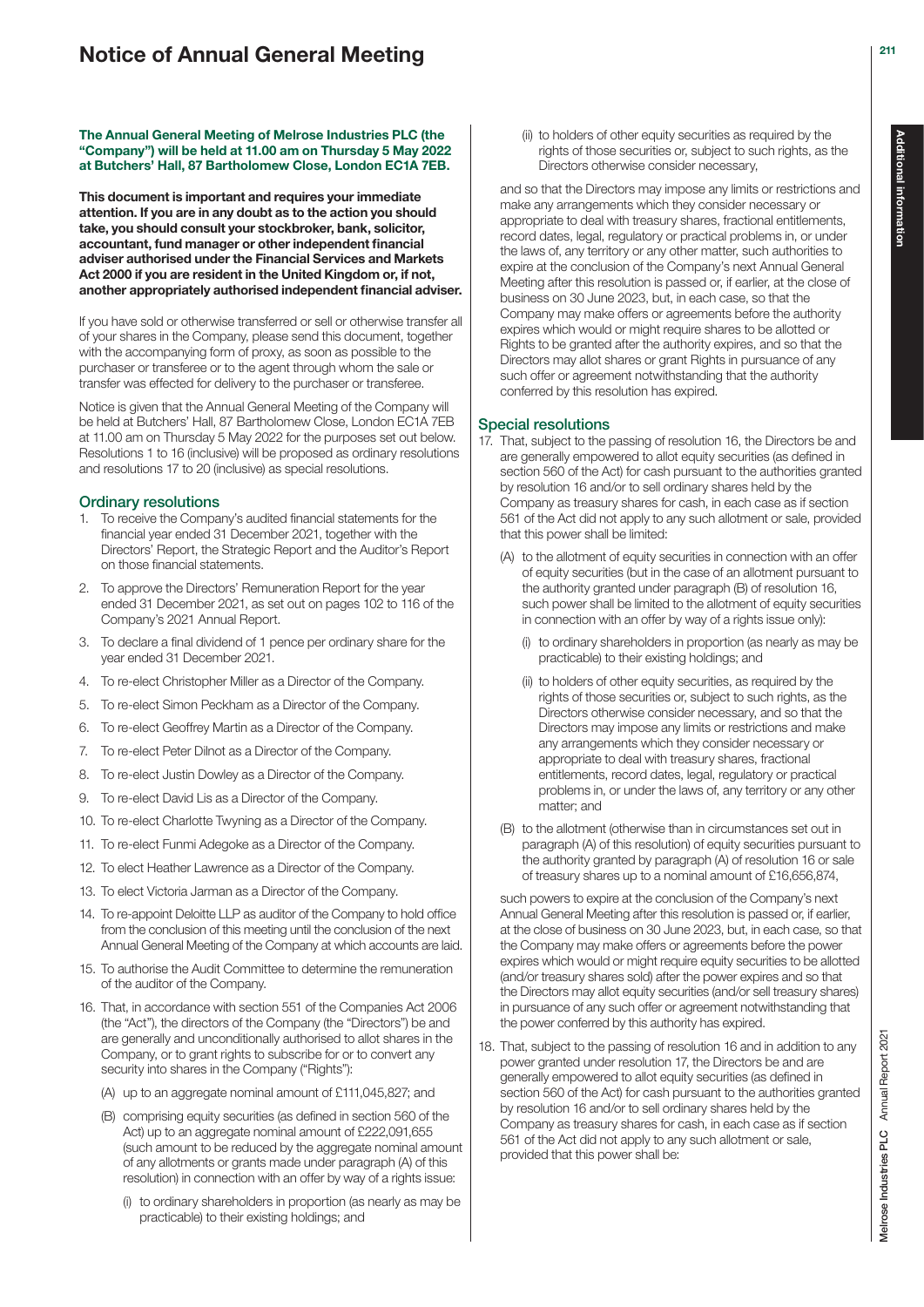#### Notice of Annual General Meeting 212

**Continued** 

- (A) limited to the allotment of equity securities pursuant to the authority granted by paragraph (A) of resolution 16 or sale of treasury shares up to a nominal amount of £16,656,874; and
- (B) used only for the purposes of financing (or refinancing, if the authority is to be used within six months of the original transaction) a transaction which the Directors determine to be an acquisition or other capital investment of a kind contemplated by the Statement of Principles on Disapplying Pre-Emption Rights most recently published by the Pre-Emption Group prior to the date of this notice,

 such powers to expire at the conclusion of the Company's next Annual General Meeting after this resolution is passed or, if earlier, at the close of business on 30 June 2023, but, in each case, so that the Company may make offers or agreements before the power expires which would or might require equity securities to be allotted (and/or treasury shares sold) after the power expires and so that the Directors may allot equity securities (and/or sell treasury shares) in pursuance of any such offer or agreement notwithstanding that the power conferred by this authority has expired.

- 19. That the Company be and is generally and unconditionally authorised to make one or more market purchases (within the meaning of section 693 of the Act) of ordinary shares in the capital of the Company provided that:
	- (A) the maximum aggregate number of ordinary shares authorised to be purchased is 437,242,947;
	- (B) the minimum price which may be paid for an ordinary share is the nominal value of an ordinary share at the time of such purchase;
	- (C) the maximum price which may be paid for an ordinary share is not more than the higher of:
		- (i) 105% of the average of the middle-market quotation for an ordinary share as derived from the Daily Official List of the London Stock Exchange for the five business days immediately preceding the day on which the ordinary share is purchased; and
		- (ii) the higher of the price of the last independent trade and the highest current independent bid on the trading venue where the purchase is carried out, in each case, exclusive of expenses;
	- (D) this authority shall expire at the conclusion of the Company's next Annual General Meeting after this resolution is passed or, if earlier, at the close of business on 30 June 2023;
	- (E) the Company may make a contract of purchase of ordinary shares under this authority which would or might be executed wholly or partly after the expiry of this authority, and may make a purchase of ordinary shares in pursuance of any such contract; and
	- (F) any ordinary shares purchased pursuant to this authority may either be held as treasury shares or cancelled by the Company, depending on which course of action is considered by the Directors to be in the best interests of shareholders at the time.
- 20. That a general meeting other than an Annual General Meeting may be called on not less than 14 clear days' notice.

## Recommendation

The Board believes that each of the resolutions to be proposed at the Annual General Meeting is in the best interests of the Company and its shareholders as a whole. Accordingly, the Directors unanimously recommend that ordinary shareholders vote in favour of all of the resolutions proposed, as the Directors intend to do in respect of their own beneficial holdings.

By order of the Board

Jonathon Crawford Company Secretary 31 March 2022

Registered Office: 11th Floor The Colmore Building 20 Colmore Circus Queensway Birmingham West Midlands B4 6AT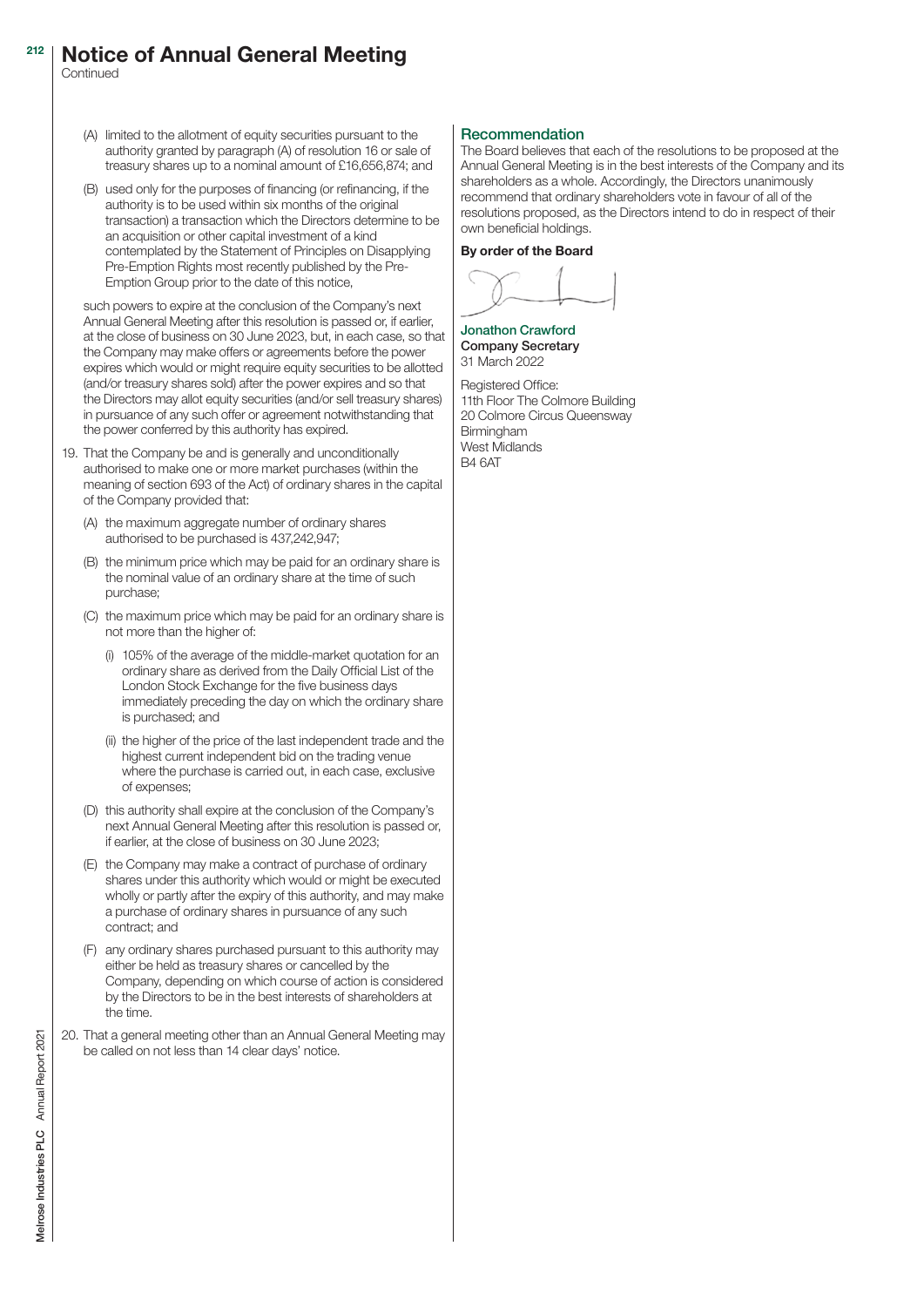213

# Explanatory notes to the proposed resolutions

Resolutions 1 to 16 (inclusive) are proposed as ordinary resolutions, which means that for each of those resolutions to be passed, more than half the votes cast must be cast in favour of the resolution. Resolutions 17 to 20 (inclusive) are proposed as special resolutions, which means that for each of those resolutions to be passed, at least three-quarters of the votes cast must be cast in favour of the resolution.

### Resolution 1 – Receipt of 2021 Annual Report and Financial **Statements**

The Directors are required to lay the Company's financial statements, the Strategic Report and the Directors' and auditor's reports on those financial statements (collectively, the "2021 Annual Report") before shareholders each year at the Annual General Meeting ("AGM").

Resolution 2 – Approval of Directors' remuneration report The Directors' remuneration report (the "Directors' Remuneration Report") is presented in two sections:

- the annual statement from the Chairman of the Remuneration Committee; and
- the annual report on remuneration.

The annual statement from the Chairman of the Remuneration Committee, set out on page 102 of the 2021 Annual Report, summarises, for the year ended 31 December 2021, the major decisions taken on Directors' remuneration, any substantial changes relating to Directors' remuneration made during the year, and the context in which those changes occurred and decisions have been taken.

The annual report on remuneration, set out on page 103 to 116 of the 2021 Annual Report, provides details of the remuneration paid to Directors in respect of the year ended 31 December 2021, including base salary, taxable benefits, short-term incentives, long-term incentives vested in the year, pension-related benefits, any other items in the nature of remuneration and any sum(s) recovered or withheld during the year in respect of amounts paid in earlier years.

The Directors' Remuneration Report is subject to an annual advisory shareholder vote by way of an ordinary resolution. Resolution 2 is to approve the Directors' Remuneration Report.

### Resolution 3 – Declaration of final dividend

The Board is recommending, and shareholders are being asked to approve, the declaration of a final dividend of 1 pence per ordinary share for the year ended 31 December 2021. The final dividend will, subject to shareholder approval, be paid on 20 May 2022 to the holders of ordinary shares whose names are recorded on the register of members of the Company at the close of business on 8 April 2022.

### Resolutions 4 to 11 (inclusive) – Re-election of Directors

In accordance with the UK Corporate Governance Code (the "Code") and the Company's Articles of Association (the "Articles"), every Director will stand for re-election at the AGM, with the exception of Liz Hewitt, who will retire at the conclusion of the Annual General Meeting, and Heather Lawrence and Victoria Jarman, who are standing for election for the first time.

The Board considers that the contribution of each Director who is standing for re-election is, and continues to be, important to the sustainable success of the Company for the following reasons:

• Justin Dowley, Non-executive Chairman, is standing for reelection as Director due to his extensive and long-standing experience within the banking, investment and asset management sectors. Justin Dowley first joined the Board as a Non-executive Director in September 2011 and served as Senior Independent Director in the two years prior to his appointment as Non-executive Chairman in 2019, meaning he has served on the Board for over nine years. Following positive engagement with key shareholders in 2020, the Nomination Committee and the Board approved his extended tenure to 2023, subject to annual re-election, to (amongst other things), help oversee the succession planning arrangements for the Board and the development of a diverse Board. Justin Dowley was considered independent upon his appointment as Non-executive Chairman.

- Simon Peckham, Chief Executive, co-founder of Melrose, is standing for re-election as Director due to his deep understanding of the Melrose business model, having joined the Company initially in 2003 as Chief Operating Officer, and having been appointed as Chief Executive in 2012. He has widespread expertise in corporate finance, mergers and acquisitions, strategy and operations and has overseen a period of substantial success for Melrose.
- Christopher Miller, Executive Vice-Chairman, co-founder of Melrose, is standing for re-election on the basis of his deep understanding of the Melrose business model. He has longstanding involvement in manufacturing industries and private investment.
- Geoffrey Martin, Group Finance Director, is standing for reelection due to his deep understanding of the Melrose business model, having been appointed as Group Finance Director in 2005, and central to the success of the Group since then. He also brings to the Board considerable public company experience and expertise in corporate finance, equity finance raising and financial strategy.
- Peter Dilnot, Chief Operating Officer, is standing for re-election due to his deep understanding of the Melrose business model, having been appointed as Chief Operating Officer in 2019, and having performed the role of interim chief executive officer for GKN Aerospace. He also brings to the Board strong sector experience in engineering and aviation, and has extensive experience in holding executive roles in listed companies.
- David Lis, Non-executive Director, is standing for re-election due to his extensive financial experience and deep insight into the expectations of Melrose's institutional investor base, having held several roles in investment management. Upon Liz Hewitt's retirement, he will succeed to the role of Senior Independent Director, being the longest-serving Non-executive Director after the Chairman.
- Charlotte Twyning, Non-executive Director, is standing for re-election due to her diverse range of experience and commercial acumen having held various senior positions in the telecommunications and transport sectors, and most recently in aviation.
- Funmi Adegoke, Non-executive Director, is standing for reelection due to her diverse industrial knowledge as well as significant transactional and commercial management expertise based on her extensive experience working in and leading teams across the globe at multi-national organisations.

Biographical details of each Director standing for re-election can be found on pages 82 to 83 of the 2021 Annual Report. All of the Non-executive Directors standing for re-election are currently considered independent under the Code.

# Resolutions 12 to 13 – Election of Directors

In accordance with the Articles:

- Heather Lawrence, Non-executive Director, is standing for election as a Director of the Company following her appointment to the Board with effect from 1 June 2021. She brings to the Board a diverse range of experience across the industrials and transportation sectors, having extensive experience in corporate finance and investment banking. Upon Liz Hewitt's retirement, she will succeed to the role of Audit Committee Chair, having significant experience in this area.
- Victoria Jarman, Non-executive Director, is standing for election as a Director of the Company following her appointment to the Board with effect from 1 June 2021. She brings to the Board significant and extensive financial and investment experience and insight gained from a number of senior roles in corporate finance, as well as extensive non-executive director experience.

Biographical details for Heather Lawrence and Victoria Jarman can be found on page 83 of the 2021 Annual Report.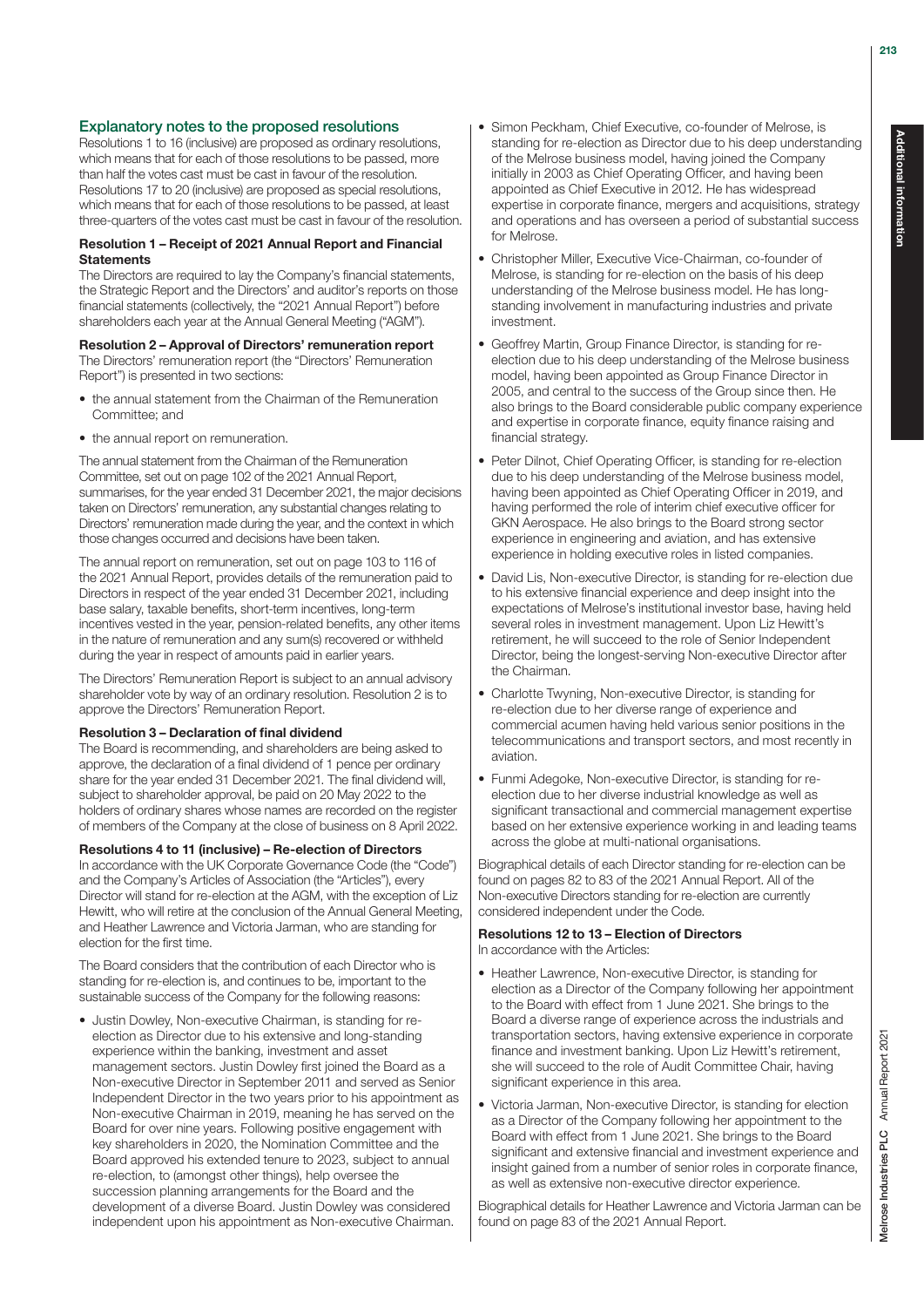#### Notice of Annual General Meeting 214

Continued

### Resolution 14 – Re-appointment of auditor

The Company is required to appoint auditors at each general meeting at which accounts are laid before shareholders, to hold office until the next such meeting.

The Audit Committee has reviewed the effectiveness, performance, independence and objectivity of the existing external auditor, Deloitte LLP, on behalf of the Board, and concluded that the external auditor was in all respects effective.

This resolution proposes the re-appointment of Deloitte LLP until the conclusion of the next AGM.

# Resolution 15 – Authority to agree auditor's remuneration

This resolution seeks authority for the Audit Committee to determine the level of the auditor's remuneration.

# Resolution 16 – Authority to allot shares

This resolution seeks shareholder approval to grant the Directors the authority to allot shares in the Company, or to grant rights to subscribe for or convert any securities into shares in the Company ("Rights"), pursuant to section 551 of the Act (the "Section 551 authority"). The authority contained in paragraph (A) of the resolution will be limited to an aggregate nominal amount of £111,045,827, being approximately one-third of the Company's issued ordinary share capital as at 30 March 2022 (being the last business day prior to the publication of this notice).

In line with guidance issued by the Investment Association, paragraph (B) of this resolution would give the Directors authority to allot shares in the Company or grant Rights in connection with a rights issue up to an aggregate nominal amount of £222,091,655, representing approximately two-thirds of the Company's issued ordinary share capital as at 30 March 2022 (being the last business day prior to the publication of this notice). This resolution provides that such amount shall be reduced by the aggregate nominal amount of any allotments or grants under paragraph (A).

The Company does not hold any shares in treasury.

If approved, the Section 551 authority shall, unless renewed, revoked or varied by the Company, expire at the end of the Company's next AGM after the resolution is passed or, if earlier, at the close of business on 30 June 2023. The exception to this is that the Directors may allot shares or grant Rights after the authority has expired in connection with an offer or agreement made or entered into before the authority expired. The Directors have no present intention to exercise the Section 551 authority.

# Resolutions 17 to 18 – Partial disapplication of pre-emption rights

These resolutions seek shareholder approval to grant the Directors the power to allot equity securities (as defined by section 560 of the Act) or sell treasury shares of the Company pursuant to sections 570 and 573 of the Act (the "Section 570 and 573 power") without first offering them to existing shareholders in proportion to their existing shareholdings.

The power is limited to allotments for cash in connection with pre-emptive offers, subject to any arrangements that the Directors consider appropriate to deal with fractions and overseas requirements, and otherwise pursuant to non pre-emptive offers for cash up to a maximum nominal value of £33,313,748, representing approximately 10% of the Company's issued ordinary share capital as at 30 March 2022 (being the last business day prior to the publication of this notice).

The Directors intend to adhere to the guidelines set out in the Pre-Emption Group's Statement of Principles (as updated in March 2015) and not to allot shares for cash on a non pre-emptive basis pursuant to a relevant authority in resolutions 17 or 18:

• in excess of an amount equal to 5% of the Company's issued ordinary share capital (excluding treasury shares) in any one-year period; or

• in excess of an amount equal to 7.5% of the Company's issued ordinary share capital in a rolling three-year period,

in each case other than in connection with an acquisition or specified capital investment which is announced contemporaneously with the allotment or which has taken place in the preceding six-month period and is disclosed in the announcement of the allotment.

If approved, the Section 570 and 573 power shall apply until the end of the Company's next AGM after the resolutions are passed or, if earlier, until the close of business on 30 June 2023. The exception to this is that the Directors may allot equity securities after the power has expired in connection with an offer or agreement made or entered into before the power expired. The Directors have no present intention to exercise the Section 570 and 573 power.

### Resolution 19 – Authority to purchase own shares

This resolution seeks shareholder approval to grant the Company the authority to purchase its own shares pursuant to sections 693 and 701 of the Act.

This authority is limited to an aggregate maximum number of 437,242,947 ordinary shares, representing 10% of the Company's issued ordinary share capital as at 30 March 2022 (being the last business day prior to the publication of this notice).

The maximum price which may be paid for an ordinary share will be an amount which is not more than the higher of: (i) 5% above the average of the middle market quotation for an ordinary share as derived from the Daily Official List of the London Stock Exchange for the five business days immediately preceding the day on which the ordinary share is purchased; and (ii) the higher of the price of the last independent trade and the highest current independent bid on the trading venue where the purchase is carried out (in each case, exclusive of expenses).

If approved, the authority shall, unless varied, revoked or renewed, expire at the end of the Company's next AGM after the resolution is passed or, if earlier, at the close of business on 30 June 2023. The Directors will only exercise their authority if it is in the interests of shareholders generally.

### Resolution 20 – Notice period for general meetings other than AGMs

This resolution seeks shareholder approval to allow the Company to continue to call general meetings (other than AGMs) on 14 clear days' notice. In accordance with the Act, as amended by the Companies (Shareholders' Rights) Regulations 2009, the notice period required for general meetings of the Company is 21 clear days unless shareholders approve a shorter notice period (subject to a minimum period of 14 clear days). In accordance with the Act, the Company must make a means of electronic voting available to all shareholders for that meeting in order to be able to call a general meeting on less than 21 clear days' notice.

The Company intends to only use the shorter notice period where this flexibility is merited by the purpose of the meeting and is considered to be in the interests of shareholders generally, and not as a matter of routine. AGMs will continue to be held on at least 21 clear days' notice.

The approval will be effective until the Company's next AGM, when it is intended that a similar resolution will be proposed.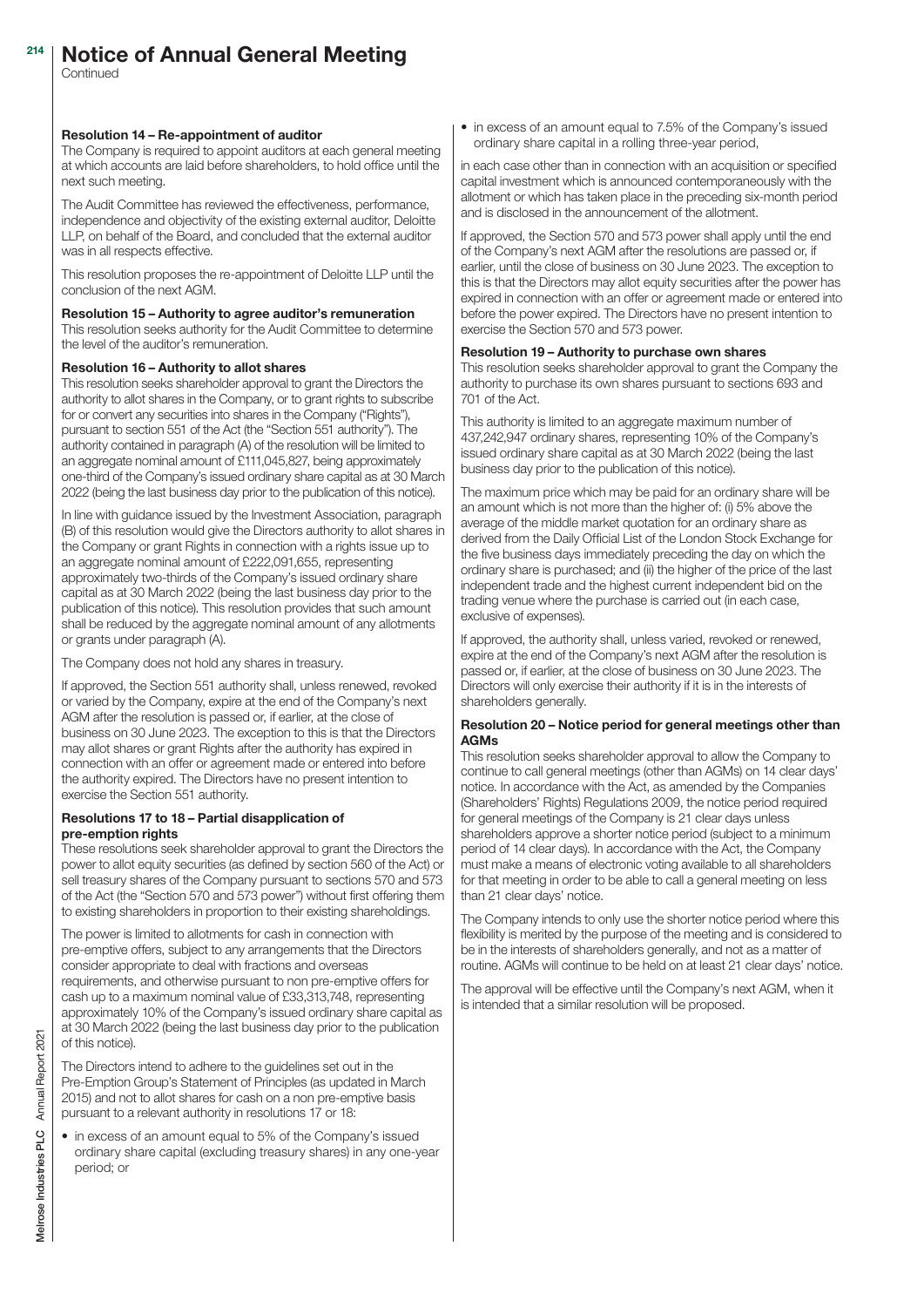215

# Explanatory notes as to the proxy, voting and attendance procedures at the Annual General Meeting ("AGM")

- 1. The holders of ordinary shares in the Company are entitled to attend the AGM and are entitled to vote. A member entitled to attend, speak and vote at the AGM is also entitled to appoint a proxy to exercise all or any of his/her rights to attend, speak and vote at the AGM in his/her place. Such a member may appoint more than one proxy, provided that each proxy is appointed to exercise the rights attached to different shares. A proxy need not be a member of the Company.
- 2. A form of proxy which may be used to appoint and give proxy instructions for use at the AGM is enclosed with this notice. To be effective, a form of proxy must be completed and returned, together with any power of attorney or authority under which it is completed or a certified copy of such power or authority, so that it is received by the Company's registrar at the address specified on the form of proxy not less than 48 hours (excluding any part of a day that is not a working day) before the stated time for holding the meeting (or, in the event of an adjournment, not less than 48 hours before the stated time of the adjourned meeting (excluding any part of a day which is not a working day)). Returning a completed form of proxy will not preclude a member from attending the meeting and voting in person.
- 3. Any person to whom this notice is sent who is a person nominated under section 146 of the Act to enjoy information rights (a "Nominated Person") may, under an agreement between him/ her and the shareholder by whom he/she was nominated, have a right to be appointed (or to have someone else appointed) as a proxy for the AGM. If a Nominated Person has no such proxy appointment right or does not wish to exercise it, he/she may, under any such agreement, have a right to give instructions to the shareholder as to the exercise of voting rights. The statement of the rights of shareholders in relation to the appointment of proxies in notes 1 and 2 above does not apply to Nominated Persons. The rights described in notes 1 and 2 can only be exercised by the holders of ordinary shares in the Company.
- 4. To be entitled to attend and vote at the AGM (and for the purposes of the determination by the Company of the number of votes they may cast), members must be entered on the Company's register of members by 6.30 pm (BST) on 3 May 2022 (or, in the event of an adjournment, on the date which is two days, excluding any day which is not a working day, before the time of the adjourned meeting). Changes to entries on the register of members after this time shall be disregarded in determining the rights of any person to attend or vote at the meeting.
- 5. As at 30 March 2022 (being the last business day prior to the publication of this notice), the Company's issued ordinary share capital consists of 4,372,429,473 ordinary shares of 160/21 pence each, carrying one vote each.
- 6. CREST members who wish to appoint a proxy or proxies through the CREST electronic proxy appointment service may do so by using the procedures described in the CREST Manual (available at www.euroclear.com). CREST Personal Members or other CREST sponsored members, and those CREST members who have appointed a service provider(s), should refer to their CREST sponsor or voting service provider(s), who will be able to take the appropriate action on their behalf.
- 7. In order for a proxy appointment or instruction made using the CREST service to be valid, the appropriate CREST message (a "CREST Proxy Instruction") must be properly authenticated in accordance with Euroclear UK & Ireland Limited's specifications, and must contain the information required for such instruction, as described in the CREST Manual. The message, regardless of whether it constitutes the appointment of a proxy or is an amendment to the instruction given to a previously appointed proxy, must, in order to be valid, be transmitted so as to be received by the issuer's agent (ID RA19) by 11.00 am (BST) on 3 May 2022. For this purpose, the time of receipt will be taken to be the time (as determined by the time stamp applied to the message by the CREST Application Host) from which the issuer's agent is able to retrieve the message by enquiry to CREST in the manner prescribed by CREST. After this time any change of instructions to proxies appointed through CREST should be communicated to the appointee through other means.
- 8. CREST members and, where applicable, their CREST sponsors, or voting service providers, should note that Euroclear UK & Ireland Limited does not make available special procedures in CREST for any particular message. Normal system timings and limitations will, therefore, apply in relation to the input of CREST Proxy Instructions. It is the responsibility of the CREST member concerned to take (or, if the CREST member is a CREST Personal Member, or sponsored member, or has appointed a voting service provider, to procure that his/her CREST sponsor or voting service provider(s) take(s)) such action as shall be necessary to ensure that a message is transmitted by means of the CREST system by any particular time. In this connection, CREST members and, where applicable, their CREST sponsors or voting system providers are referred, in particular, to those sections of the CREST Manual concerning practical limitations of the CREST system and timings.
- 9. The Company may treat as invalid a CREST Proxy Instruction in the circumstances set out in Regulation 35(5)(a) of the Uncertificated Securities Regulations 2001.
- 10. If you are an institutional investor you may be able to appoint a proxy electronically via the Proxymity platform, a process which has been agreed by the Company and approved by the Company's registrar. For further information regarding Proxymity, please go to www.proxymity.io. Your proxy must be lodged by 11:00 am (BST) on 3 May 2022 in order to be considered valid. Before you can appoint a proxy via this process you will need to have agreed to Proxymity's associated terms and conditions. It is important that you read these carefully as you will be bound by them and they will govern the electronic appointment of your proxy.
- 11. Any corporation which is a member can appoint one or more corporate representatives who may exercise on its behalf all of its powers as a member provided that they do not do so in relation to the same shares.
- 12. Under section 527 of the Act, members meeting the threshold requirements set out in that section have the right to require the Company to publish on a website a statement setting out any matter relating to: (i) the audit of the Company's accounts (including the auditor's report and the conduct of the audit) that are to be laid before the AGM; or (ii) any circumstance connected with an auditor of the Company ceasing to hold office since the previous meeting at which annual accounts and reports were laid in accordance with section 437 of the Act. The Company may not require the shareholders requesting any such website publication to pay its expenses in complying with sections 527 or 528 of the Act.